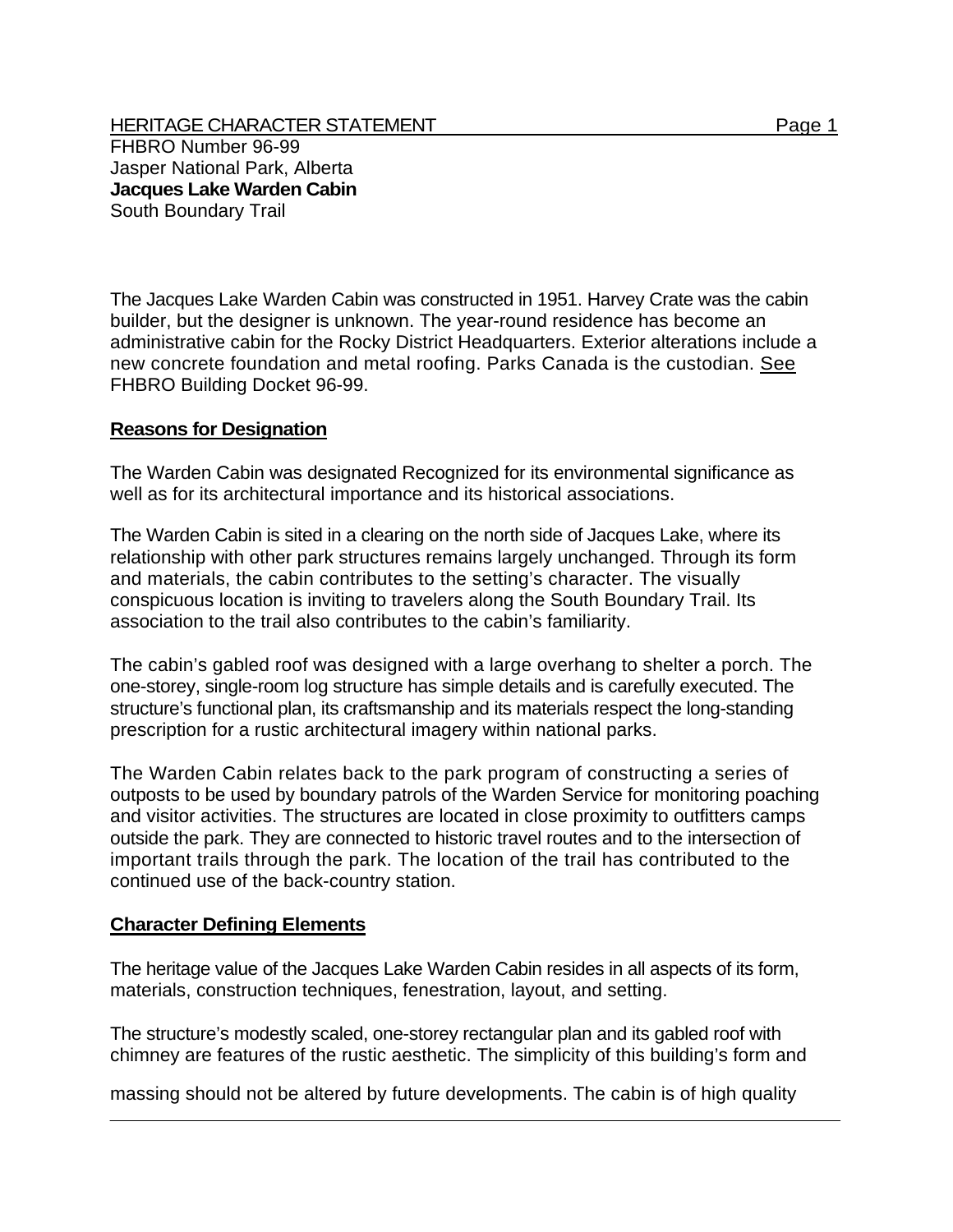HERITAGE CHARACTER STATEMENT FRIELD FOR A STATEMENT AND RAGE 2 FHBRO Number 96-99 Jasper National Park, Alberta **Jacques Lake Warden Cabin**  South Boundary Trail

construction. Its walls are built with peeled spruce logs, which are horizontally laid with grout chinking, and saddle notched at the corners. The logs are evenly extended at the corner joints, as found in other park buildings. However, the upper two courses and the through-purlins at mid-gable of the entrance gable are extended to carry the roof overhang. The generous overhang provides a sheltered porch area, which also contributes to the building's rustic appearance.

Peeled logs, fascia boards over the exposed log rafter tails and simple half-log door and window trims contribute to the simple, rustic character which should be preserved by repairing in kind and by emphasising the maximum retention of original material. The composition of the roof, the brackets, the collar tie and of the balanced door and window emphasizes the entrance and should not be modified.

The logs have a brown stain finish and unusual white-washed log ends. The colour scheme of brown logs and white chinking, with white door and windows is a simple scheme reflecting the rustic aesthetic. These finishes reflect a functional approach to maintenance, and should not be modified without carefully analysing appropriate finishes and patina.

The horizontal wood sash windows are similar in size, except for a double-size unit overlooking the lake. All windows have horizontal plank shutters. Similarly, the wood half-screen and panel construction of the entrance door is a feature of the rustic style. The multi-paned, three-over-two lakeside windows follow the simple rustic character. The other windows are divided into three lights. If the three-over-two units are found to be historically accurate, future replacement should consider a design similar to them.

The building's interior has a single open volume and is painted white. The simple one-room plan reflects its function. The exposed log walls and pole rafters, log throughpurlins and plank roof sheathing keep with the rustic character of the building. The cookstove and other features should be investigated to determine their relation to the use of the building. Appropriate conservation methods can then be employed.